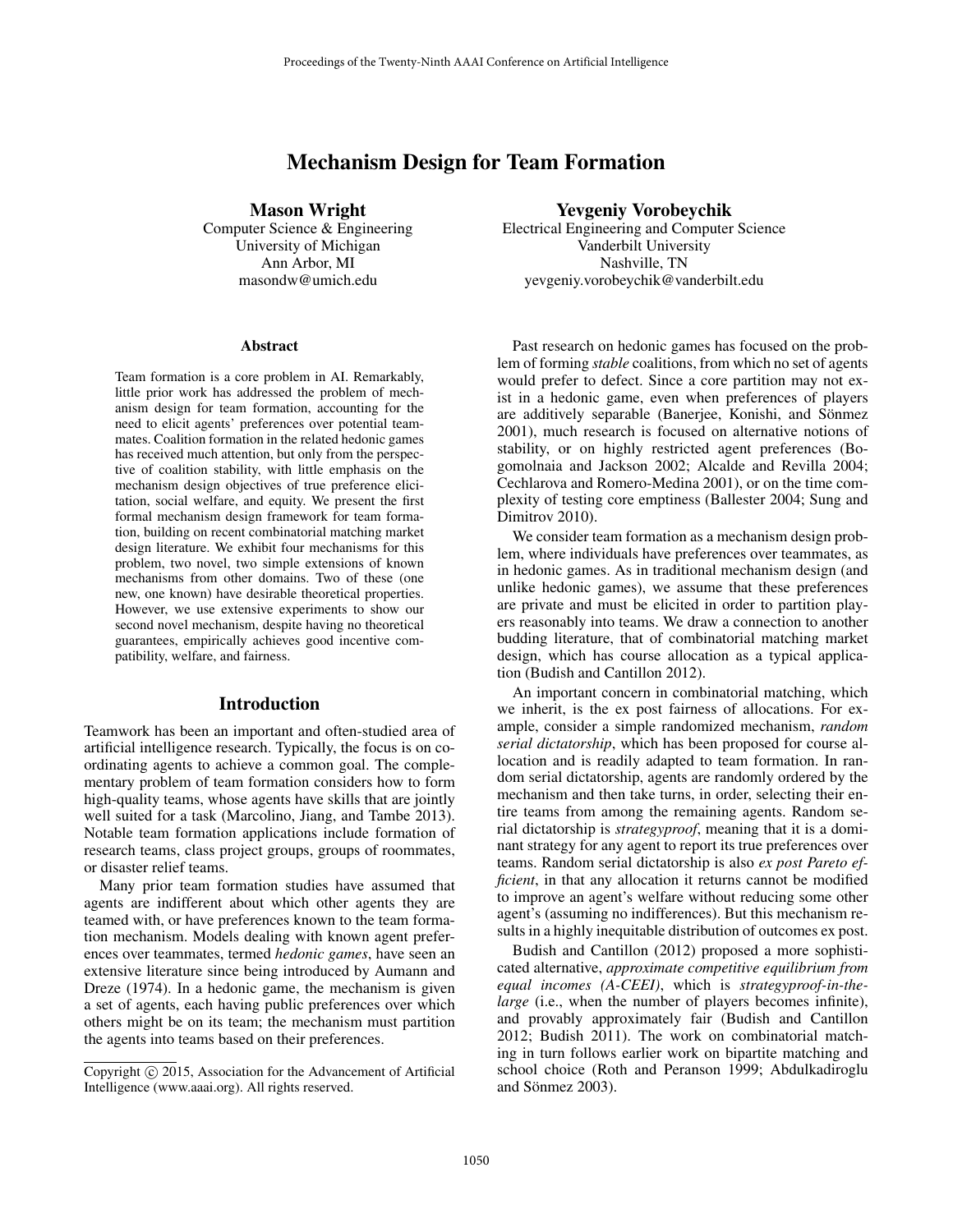Our contributions are as follows.

- 1. We present the problem of mechanism design for team formation, focused on achieving (near-)incentive compatible preference reporting, high social welfare, and fair allocation. This problem is closely related to both combinatorial and bipartite matching market design, but is distinct from both in two senses: first, the matching is not bipartite (players match to other players), and therefore typical matching algorithms which only guarantee strategyproofness for one side are unsatisfactory; and second, mechanisms used in combinatorial exchanges to provide fairness guarantees are not directly applicable, as they rely on having a fixed set of items which are the subject of the match and which are not themselves strategic;
- 2. we extend two well-known mechanisms (random serial dictatorship and Harvard Business School draft) used for combinatorial matching to our setting;
- 3. we propose two novel mechanisms for our setting (A-CEEI for team formation, or A-CEEI-TF, and one-playerone-pick draft, or OPOP);
- 4. we prove that A-CEEI-TF is approximately fair and strategyproof-in-the-large;
- 5. we offer empirical analysis of all mechanisms, which shows that our second mechanism, OPOP, outperforms others on most metrics, and has better incentive properties than A-CEEI-TF.

An important and surprising finding of our investigation is that the simple draft mechanism we propose empirically outperforms the more complex A-CEEI-TF alternative by a large margin in fairness and incentive compatibility, even while A-CEEI-TF has more compelling theoretical guarantees.

#### Mechanism Design Problem

Our point of departure is the formalism of *hedonic games*. We define a *hedonic game* as a tuple  $(N, \succ)$ , where N is the set of players, and  $\succ$  is a vector containing each player's preference order over sets of other players that it could be teamed with. The task is to partition the players in  $N$  into a coalition structure, where each player is in exactly one coalition.

We assume that player preferences are *additively separable* (Aziz, Brandt, and Seedig 2011), which means that there exists an assignment of values  $u_i(j)$  for all players i and their potential teammates  $j$ , so that  $i$ 's total utility of a subset of others S is  $\sum_{j \in S} u_i(j)$  (which induces a corresponding preference ordering over subsets of possible teammates). In addition, we assume that  $u_i(j) \geq 0$  for all i, j.

These assumptions are useful for two reasons. First, in many data sets that record preferences of individuals over others, the preferences are entered as non-negative values for individuals, as in rank order lists or Likert ratings of individuals. Additive separable preferences are the most natural way to induce preferences over groups from such data. Second, many prior studies in team formation and the related domain of course allocation have assumed that agents have

non-negative, additive separable preferences, as in the  $\beta$ preferences of (Cechlarova and Romero-Medina 2001) and in the bidding points auction.

Most prior work on hedonic games focuses on coalition stability. Our goal is distinct: We take as input player preferences over teams (that is, over others that they could be teamed with), which we assume to be additive with nonnegative values, and output a partition of the players into teams. We assume that it is subsequently difficult for players to alter team membership. Our primary challenge, therefore, is to encourage players to report their preferences honestly, and form teams that are fair and yield good teammate matchings; all three notions shall be made precise presently. Note that in this construction we assume that no money can change hands (unlike the work by Li et al. (2004)).

Observe that in our model, all players always prefer to be put on a single team (since values for all potential teammates are positive). In reality, many team formation problems have hard constraints on team sizes (or, equivalently, on the number of teams), particularly when multiple tasks need to be accomplished. For example, project teams usually have an upper bound on size. We capture this by introducing team size constraints; formally, the size of any team must be in the interval  $[\underline{k}, \overline{k}]$ , with  $\underline{k} \geq 1$ ,  $\overline{k} \leq |N|$ , and  $\underline{k} \leq \overline{k}$ . For example, if a classroom with 25 students must be divided into 6 approximately equal-size teams, we could have  $k = 4$ and  $\overline{k} = 5$ . We assume throughout that the specific values of k and  $\overline{k}$  admit a feasible allocation. (This is not always the case; see supplemental material for details.)

In contrast with a typical approach in mechanism design, which seeks to maximize a single objective such as social welfare or designer revenue, subject to a constraint set, we take an approach from the matching market design literature, and seek a collection of *desirable properties* (see, e.g., Budish (2012)). Specifically, we consider three properties: incentive compatibility, social welfare, and fairness. Given the fact that all three cannot be achieved simultaneously in our setting, we will analyze the extent to which each can be achieved through specific mechanisms.

Incentive Compatibility Incentive compatibility holds if there is no incentive for an agent to misreport its preferences. We consider two forms of incentive compatibility: *strategyproofness*, which means that it is a dominant strategy for any agent to report its true preferences, and *ex post equilibrium*, which means that it is a Nash equilibrium for all agents to report their true preferences. The former will be considered in theoretical analysis, while the latter will be the focus of empirical incentive assessment. In particular, our theory will focus on *strategyproofness-in-the-large* (Budish 2011), defined as follows. Consider a market where each agent has been replaced with a measure-one continuum of replicas of itself, such that each individual agent has zero measure and all agents are price takers. A mechanism is strategyproof-inthe-large if, in such a market, it is a dominant strategy for each agent to reveal its true preferences. An example of a mechanism that is not strategyproof-in-the-large is the Harvard Business School draft considered below, in which an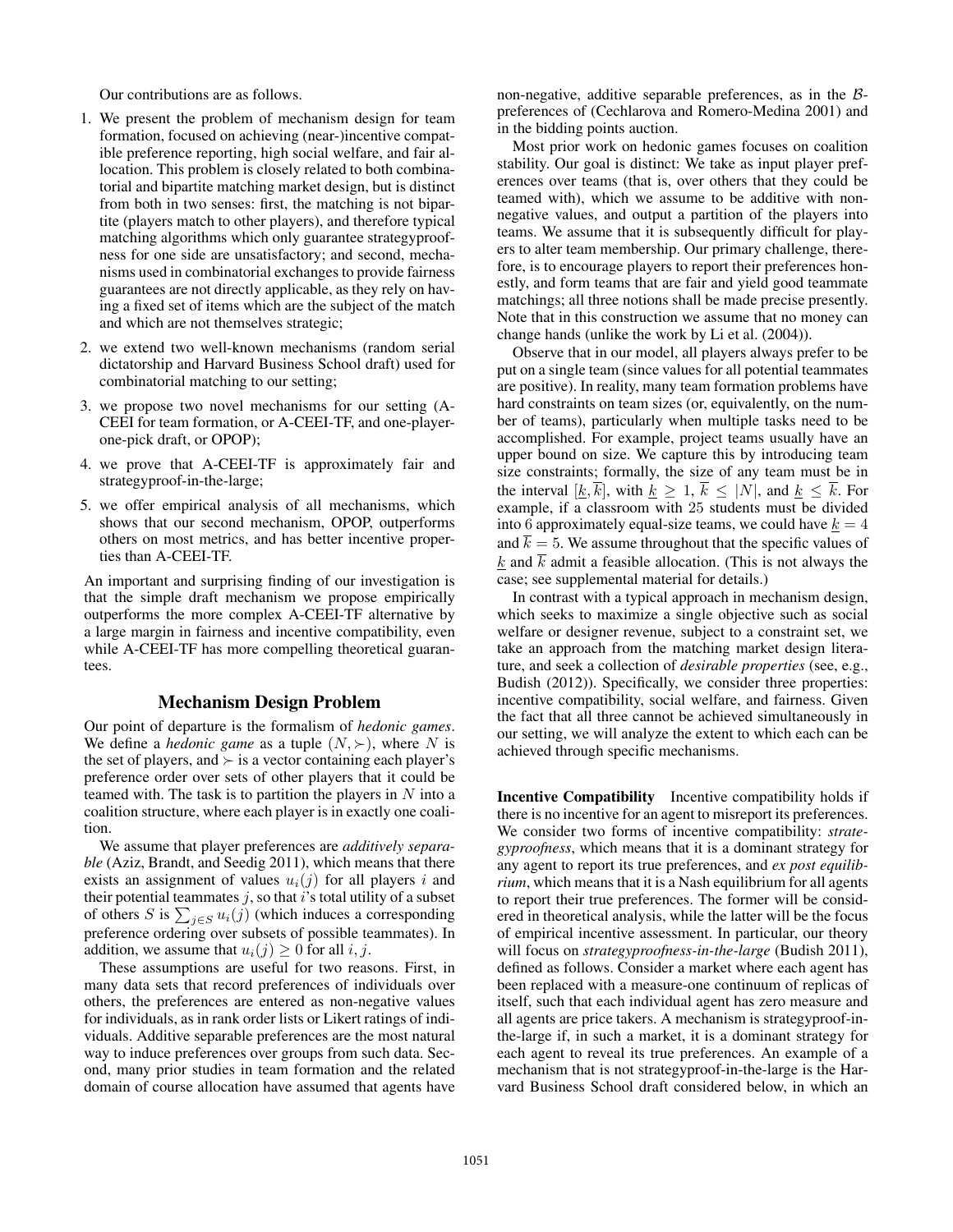agent may benefit from misreporting its preferences, regardless of its own measure relative to the market size (Budish and Cantillon 2012). In empirical analysis, in contrast, we determine a lower bound on the *regret of truthful reporting*, which is the most any agent can gain ex post by misreporting preferences when all others are truthful.

Social Welfare As in traditional mechanism design, we consider social welfare as one of our primary design criteria. Social welfare is just the sum of player utilities achieved by a specific partition of players into teams. Formally, if  $Q$  is a partition of players, social welfare is defined as  $SW(\mathcal{Q}) = \frac{1}{|N|} \sum_{S \in \mathcal{Q}} \sum_{i,j \in S} u_i(j)$ . In addition, we consider the weaker notion of *ex post Pareto optimality* when discussing alternative mechanisms and their theoretical properties. A partition of players  $Q$  is ex post Pareto optimal if no other partition strictly improves some agent's utility without lowering the utility of any other agent.

Fairness The measure of fairness we consider is *envyfreeness*. An allocation is *envy-free* if each agent weakly prefers its own allocation to that of any other agent. An approximate notion of envy-freeness that we adopt from Budish (2011) is *envy bounded by a single teammate*, in which any allocation an agent prefers to their own ceases to be preferred through removal of a single teammate from it.<sup>1</sup> The following negative result makes apparent the considerable challenge associated with the design problem we pose.

Proposition 1. *There may not exist a partition of players that bounds envy by a single teammate.*

Proof Consider a team formation problem with 6 agents,  ${A, B, C, D, E, F}$ ,  $k = 3$ ,  $\overline{k} = 3$ , so that two equal-size teams must be formed. The agents' additive separable preferences are encoded in Table 1.

|  |  | $A$ $B$ $C$ $D$ $E$ $F$                                                                                                                                                                                                                                 |  |
|--|--|---------------------------------------------------------------------------------------------------------------------------------------------------------------------------------------------------------------------------------------------------------|--|
|  |  |                                                                                                                                                                                                                                                         |  |
|  |  |                                                                                                                                                                                                                                                         |  |
|  |  |                                                                                                                                                                                                                                                         |  |
|  |  |                                                                                                                                                                                                                                                         |  |
|  |  |                                                                                                                                                                                                                                                         |  |
|  |  | $\begin{array}{c cccccc} A & X & 0 & 1 & 2 & 4 & 8 \\ \hline A & x & 0 & 1 & 2 & 4 & 8 \\ B & 8 & x & 4 & 2 & 1 & 0 \\ C & 8 & 0 & x & 4 & 2 & 1 \\ D & 8 & 1 & 0 & x & 4 & 2 \\ E & 8 & 2 & 1 & 0 & x & 4 \\ F & 8 & 4 & 2 & 1 & 0 & x \\ \end{array}$ |  |

Table 1: Each row i encodes the additive separable value for agent i of each other agent.

No partition of these agents into two teams of size 3 gives every agent envy bounded by a single teammate. To see this, consider that each agent other than A has a bliss point on a team with A and one other agent, where the second agent is C for agent B, D for agent C, and so on until "wrapping" around" with  $B$  for agent  $F$ . Three of the agents will not be on a team with agent  $A$ , and at least one of these agents, say agent  $i$ , will not be on a team with its second-favorite agent

either. Some other agent  $j$  must then be on a team with the two most-preferred agents of the player  $i$ . By construction, player  $i$  is on a team of value 3 or less, while the team of agent  $j$  has value 12 to agent  $i$ , and value 4 to agent  $i$  with its more valuable player (player A) removed. Therefore, envy cannot be bounded by a single teammate for all agents.  $\Box$ 

## Team Formation Mechanisms

We describe four mechanisms for team formation: two are straightforward applications of known mechanisms, while two are novel.

### Random Serial Dictatorship

*Random serial dictatorship* (RSD) has previously been proposed in association with school choice problems (Abdulkadiroglu and Sönmez 2003). In RSD, players are randomly ordered, and each player chosen in this order selects his team (with players thereby chosen dropping out from the order). The process is repeated until all players are teamed up.

Proposition 2. *Random serial dictatorship is strategyproof, and ex post Pareto efficient as long as players choosing later cannot choose a larger team.* <sup>2</sup>

While RSD is ex post Pareto efficient, this turns out to be a weak guarantee, and does not in general imply social welfare maximization, something that becomes immediately apparent in the experiments below. Envy-freeness is, of course, out of the question due to Proposition 1.

#### Harvard Business School (HBS) Draft

Players are randomly ordered, with the first  $T$  assigned as captains. We then iterate over captains, first in the random order, then in reverse, alternating. The current team captain selects its most-preferred remaining player to join its team, based on its reported preferences.

Proposition 3. *HBS draft is not strategyproof or ex post Pareto efficient.*

### One-Player-One-Pick (OPOP) Draft

Players are randomly ordered. Given the list of team sizes, the first  $T$  players are assigned to be captains of the respective teams. Then iterate over the complete player list. If the next player is a team captain, it selects its favorite unassigned agent to join its team. If the next player is unassigned, it will be assigned to join its favorite incomplete team (as defined below), and if the team still has space, this player chooses its favorite unassigned agent to join them. We define a "favorite" incomplete team for an agent as follows. Let S be an incomplete team with  $v<sub>S</sub>$  vacancies. Let the mean value to player *i* of the unassigned players be  $\mu_i$ . We then assign the following utility of an incomplete team  $S$  to agent  $i: \sum_{j \in S} u_i(j) + (v_S - 1)\mu_i$ .

Proposition 4. *The One-Player-One-Pick draft is not strategyproof or ex post Pareto efficient.*

<sup>&</sup>lt;sup>1</sup>In the supplemental material we discuss another measure of fairness.

<sup>&</sup>lt;sup>2</sup>The proofs of this and other results are in the supplemental material.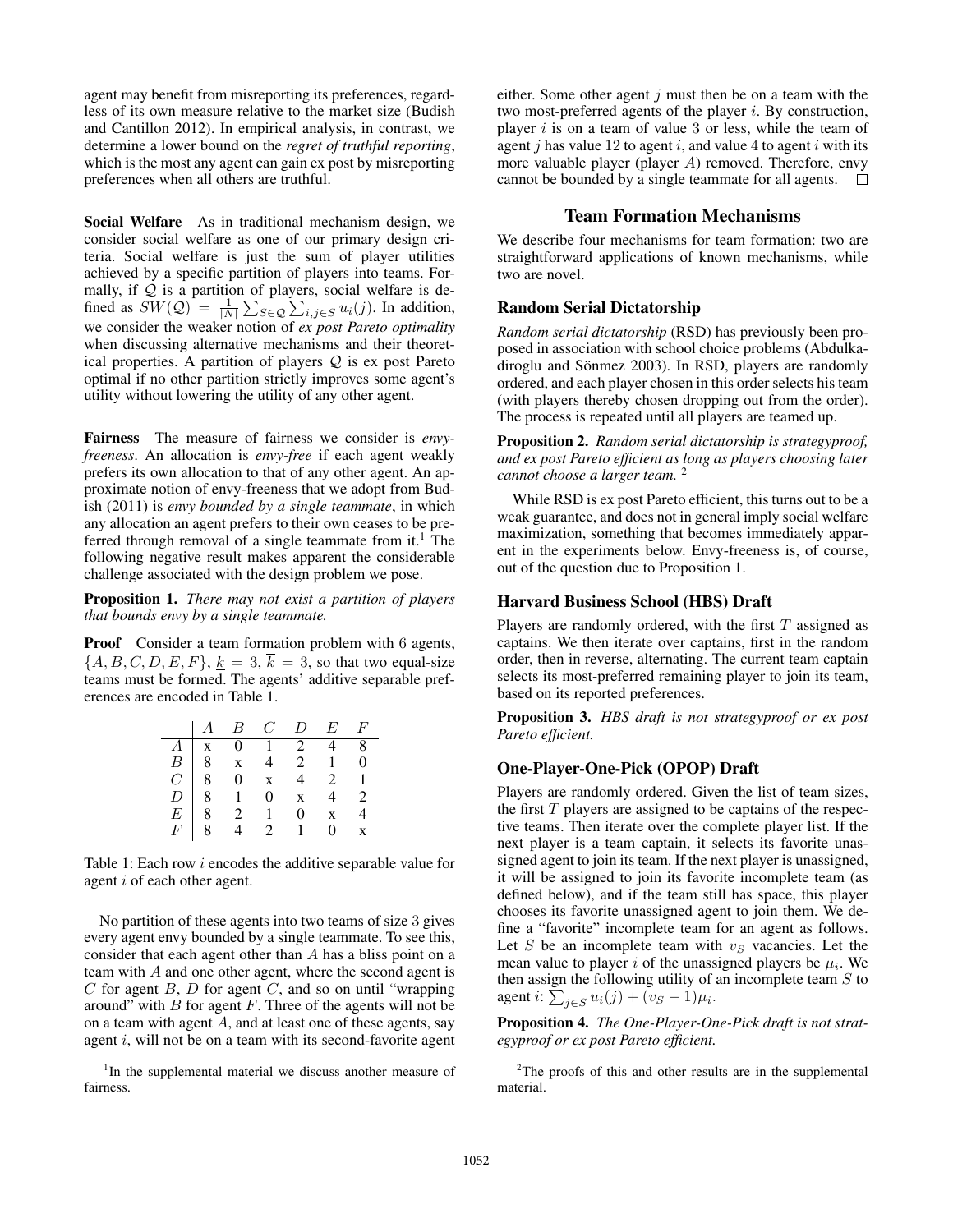#### Competitive Equilibrium from Equal Incomes

We now propose a more complex mechanism, based on the *Competitive Equilibrium from Equal Incomes (CEEI)*, which is explicitly designed to achieve allocations that are more ex post fair than the alternative mechanisms.

We begin by defining CEEI, previously introduced by Varian (1974). Given a set of agents  $N$ , a set of goods  $C$ , and agent preferences over bundles of goods  $\succ$ , a CEEI mechanism finds a budget  $b \in \mathbb{R}_+$  and price vector  $p^* \in \mathbb{R}_+^{|C|}$ , such that if each agent is allocated its favorite bundle of goods that costs no more than  $b$ , then each good in  $C$  is allocated to exactly one agent in  $N$ , or divided in fractions summing to  $1$ among the N. In combinatorial allocation problems, such as course allocation, goods (seats in a class) are not divisible, and certain bundles of goods (class schedules) are not allowed to be assigned to an agent. As a result, an exact market clearing tuple  $(b, p^*)$  may not exist. To deal with this difficulty, CEEI was relaxed by Budish (2011) to an approximate version, termed A-CEEI. A-CEEI works by assigning nearly equal budgets to all agents, then searching for an approximately market clearing price vector and returning the allocation induced by those prices. The result may not clear the market exactly, but there is an upper bound on the worstcase market clearing error. The resulting allocation satisfies an approximate form of *envy-freeness* (Budish 2011).

Both CEEI and A-CEEI take advantage of the dichotomy between agents and items which agents demand. This makes our setting distinct: agents' demand in team formation is over subsets of other agents. A technical consequence is that this gives rise to a hard constraint for CEEI that if an agent i is paired with agent j, than j must also be paired (assigned to) agent  $i$ ; any relaxation of this constraint fails to yield a partition on the agents and consequently does not result in an admissible mechanism. We therefore design an approximation of CEEI, termed A-CEEI-TF, that accounts for the specific peculiarities of our setting. Conceptually, the A-CEEI-TF mechanism works by alternating between two steps. First, it searches in price space for approximate relaxed market-clearing prices. Second, it assigns a randomly selected unmatched agent to form a team with its favorite bundle of free agents that is affordable, based on current prices. The result is a mechanism that is strategyproof-inthe-large, and more fair than random serial dictatorship.

A key part of A-CEEI-TF is a *price update function*, which reflects the constraints of the team formation problem. We use a tâtonnement-like price update function  $f$  in an auxiliary price space  $\tilde{\mathcal{P}} = [-1, 1+\overline{b}]^{\vert N'\vert}$ , where  $N'$  is the set of agents remaining (unassigned) at an iteration of the algorithm, and  $b$  is the supremum of allowable agent budgets. We make two requirements of a price update function, one ensuring that the iterative updates are well-defined, another to ensure that fixed points of the process are actual solutions.

Definition 1. *A price update function* f *is* admissible *if (a) its fixed points correspond to (relaxed) market clearing, and (b)*  $\tilde{P}$  *is closed under*  $f$ *.* 

### Algorithm 1 A-CEEI-TF Algorithm Outline.

**Require:**  $(N, \succ, k, \overline{k})$ 

- 1: Randomly assign approximately equal budgets  $b_i$  to the agents,  $b_i \in [1, \bar{b}], \, \bar{b} < 1 + 1/|\dot{N}|.$
- 2: Randomly order the agents.
- 3: Search for a price vector p in price space  $\mathcal{P} = [0, \bar{b}]^{|N'|}$ that approximately clears the (relaxed) market among the  $N'$  remaining agents, given agent budgets b.
- 4: Take the next unmatched agent in the random order, and assign it to join its favorite bundle of other free agents that it can afford at the current prices, and that leaves a feasible subproblem—i.e., feasible  $(N', \underline{k}, \overline{k})$ . If the agent cannot afford any remaining bundle of legal size that leaves a feasible subproblem, the agent is assigned its favorite remaining bundle of legal size that leaves a feasible subproblem.
- 5: Repeat steps 3 and 4 until each agent is on a team.

We now define a candidate price update function,  $f_{TF}$ :

$$
f_{TF}(\tilde{p})_j = t(\tilde{p})_j + \frac{(1 + \epsilon - (\epsilon/\bar{b})t(\tilde{p})_j)D_j - U_j}{|N'|} \tag{1}
$$

where  $D_j$  is the number of agents that demand j but whom j does not demand,  $U_j = 1$  if and only if no other agent demands j, and 0 otherwise,  $\overline{b}$  is the supremum of allowable agent budgets, and  $t(\cdot)$  is a truncation function, which takes a price vector  $\tilde{p}$  and truncates it to the  $[0, \bar{b}]$  interval.

**Proposition 5.**  $f_{TF}(\cdot)$  *is admissible.* 

While admissibility of  $f_{TF}(\cdot)$  alone does not guarantee convergence of the iterative process, it does guarantee that if convergence happens, we have a solution. The following proposition characterizes some of the properties such solutions possess.

Proposition 6. *A-CEEI-TF is strategyproof-in-the-large. In addition, if A-CEEI-TF yields exact market clearing and induces the same allocation at each stage of price search, it yields envy bounded by a single teammate.*

Proof We sketch a proof of strategyproofness-in-the-large.

If a team formation problem is modified such that each agent is replaced with a measure-one set of copies of itself, each copy being measure zero, we arrive at what is called a continuum economy. If we run A-CEEI-TF in the continuum economy, any individual agent, being zero-measure, has no influence on the approximate equilibrium price vector arrived at by update function  $f_{TF}(\cdot)$ , at any iteration of the A-CEEI-TF mechanism. Therefore, the only effect the agent can have on the outcome is that, if the agent is randomly selected to choose its favorite affordable team of available agents that leaves a feasible subproblem, the agent's reported preferences determine which team the agent is assigned. Thus, it is a dominant strategy for the agent to report its true preferences, so that in this case the agent will be assigned its most-preferred allowable team.  $\Box$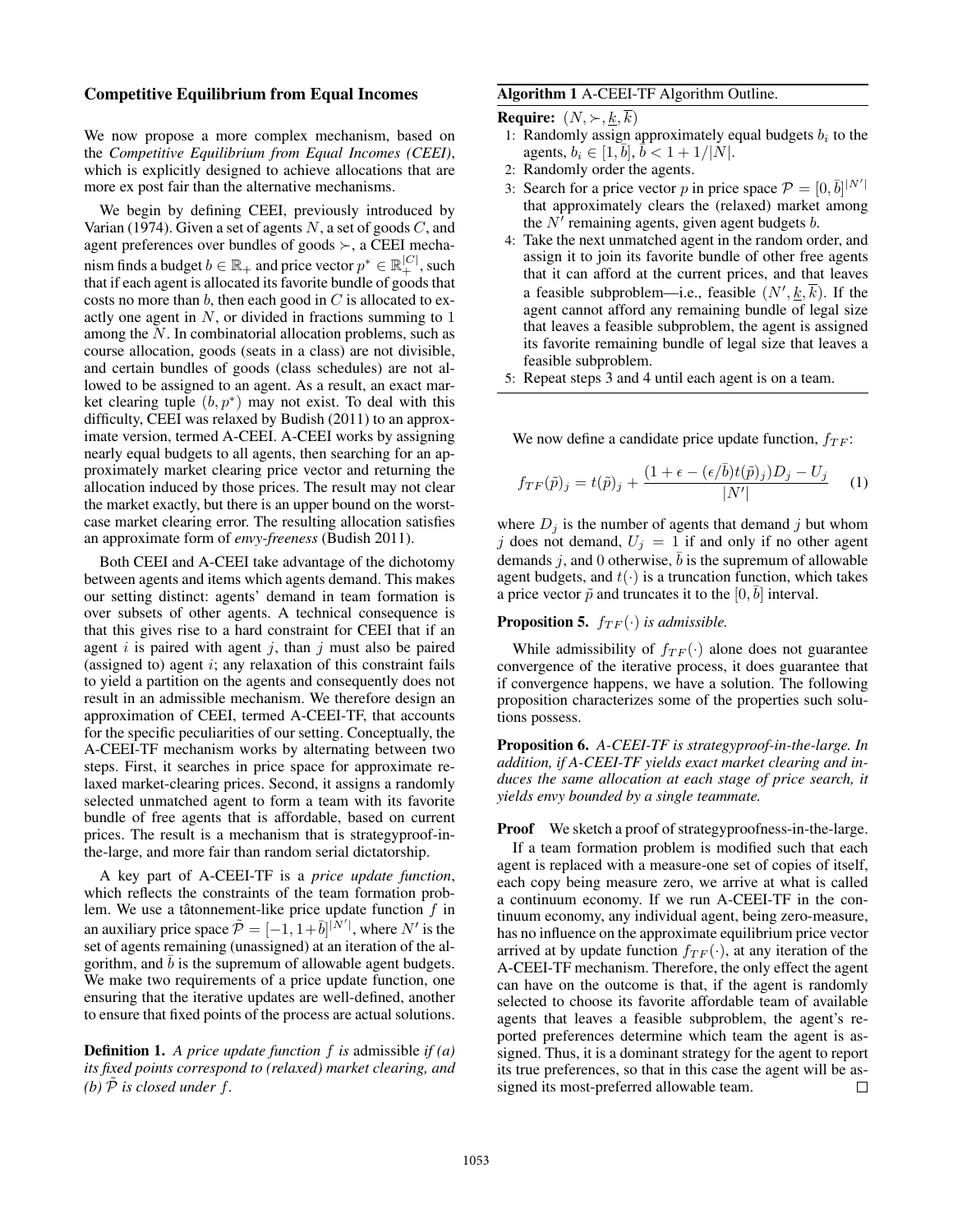## Experiments

Although RSD and A-CEEI-TF possess desirable theoretical properties, these results are loose, and the only approximate fairness guarantee, shown for A-CEEI-TF, requires strong assumptions on the environment. We now assess all of the proposed mechanisms empirically through simulations based both on randomly generated classes of preferences, as well as real-world data. Our empirical results turn out to be both one-sided (if one is interested in achieving all three desired properties) and surprising: OPOP, a mechanism with no provable theoretical guarantees, tends to outperform others in fairness, and to perform nearly as well as the best other mechanism in truthfulness and social welfare.

Data Sets: We use both randomly generated data and data from prior studies on preferences of human subjects over each other:

- Random-similar (R-sim) (Othman, Sandholm, and **Budish 2010):** Each agent  $i, i \in \{1, 2, ..., |N|\}$ , is assigned the public value  $i$ . A private error term is added to the public value of  $i$  to derive the value of  $i$  to each other agent  $j$ , drawn independently from a normal distribution with zero mean and standard deviation  $|N|/5$ . The private error term is redrawn until the sum of the private error term and public value is non-negative. Then the value of  $i$ to  $j$  is the sum of  $i$  and the private error term.
- Random-scattered (R-sca): In this data set class, the value of a player  $i$  is generated independently by each other player  $j$ . To determine the value of other players to player  $j$ , a total value of 100 is divided at random among the other players as follows. Uniformly random numbers  $\in [0, 100]$  are taken, to divide the region into  $|N| - 1$  regions. The random draws for agent  $j$  are sorted, producing  $|N| - 1$  values for the other agents, as the differences between consecutive draws in sorted order.
- Newfrat: This data set comes from a widely cited study by Newcomb, in which 17 students at the University of Michigan in 1956 ranked each other in terms of friendship ties. We use the data set from the final week, NEWC15 (Newcomb 1958). We let  $\underline{k} = 4$ ,  $\overline{k} = 5$ .
- Freeman: The data are from a study of email messages sent among 32 researchers in 1978. We use the third matrix of values from the study. The data show how many emails each researcher sent to each other during the study, which we use as a proxy for the strength of directed social links (Freeman and Freeman 1979). We let  $k = 5$ ,  $\overline{k} = 6$ .

For the randomly generated data sets, we set  $|N| = 20$  and  $k = \overline{k} = 5$ , and our results are averaged over 20 generated preference rankings for all players.

The four classes of data set we analyze differ most saliently in their number of agents,  $|N|$ , and in the degree of similarity among the player preferences. For example, Random-similar agents largely agree on which other agents are most valuable, while Random-scattered agents have little agreement. Differences in degree of preference similarity lead to marked differences in the performance outcomes of the various mechanisms.

To measure agent preference similarity in a data set, we let  $C$  equal the mean cosine similarity among all pairs of distinct agents in the data set. Each agent assigns itself a value of 0 or undefined, so we take the cosine similarity between agents  $i$ and j only over their values for agents in  $N \setminus \{i, j\}$ :

$$
u_{i-ij} = u_i \setminus \{u_{ii}, u_{ij}\}
$$

$$
\mathcal{C} = \frac{\sum_{i=1}^{|N|} \sum_{j=i+1}^{|N|} \frac{u_{i-ij} \cdot u_{j-ij}}{\|u_{i-ij}\| \|u_{j-ij}\|}}{(|N|^2 - |N|)/2}
$$

In Table 2, we present the mean cosine similarity for each data set we discuss in this paper. Higher cosine similarities indicate greater agreement among agents about the relative values of other agents. We also show the number of agents in each data set.

| Random-similar 20   | 0.914 | 20 |  |
|---------------------|-------|----|--|
| Random-scattered 20 | 0.499 | 20 |  |
| Newfrat             | 0.877 |    |  |
| Freeman             | 0.551 |    |  |

Table 2: Mean cosine similarity over all pairs of distinct agents; number of agents; minimum team size; and maximum team size. For random data set classes,  $C$  as shown is the mean over 20 randomly generated instances of the class.

Empirical Analysis of Incentive Compatibility: To study the incentive compatibility of the mechanisms, we used a protocol similar to that used by Vorobeychik and Engel for estimating the regret of a strategy profile (Vorobeychik and Engel 2011). We ran each mechanism on 8 versions of each data set, with different random orders over the players, which we held in common across data sets. We generate deviations from truthful reporting for agent  $j$  one at a time until 25 unique deviations have been produced. To produce a deviation from an agent's truthful values for other agents, we first randomly select a number of pairs of values to swap according to a Poisson distribution with  $\lambda = 1$ , with 1 added. For each pair of values to swap, we first select the rank of one of them, with lower (better) ranks more likely.

The results are shown in Table 3.<sup>3</sup>

RSD is not shown, since it is provably strategyproof, but, remarkably, A-CEEI-TF empirically produces higher (worse) regret of truthful reporting than HBS or OPOP, even though A-CEEI-TF is strategyproof-in-the-large, and the others are not. Both HBS and OPOP appear to offer players only small incentives to lie, with HBS slightly better.

Social Welfare: To facilitate comparison, we normalize the total utility of all teammates for each agent to 1, so that social welfare (already normalized for the number of players) falls in the  $[0, 1]$  interval. For comparison, we also include

<sup>&</sup>lt;sup>3</sup>We only report results for the two random data sets and Newfrat, as it was not feasible to rigorously analyze regret for the far larger Freeman data set. (However, the Freeman data set is similar to Random-scattered; see supplemental material for details.)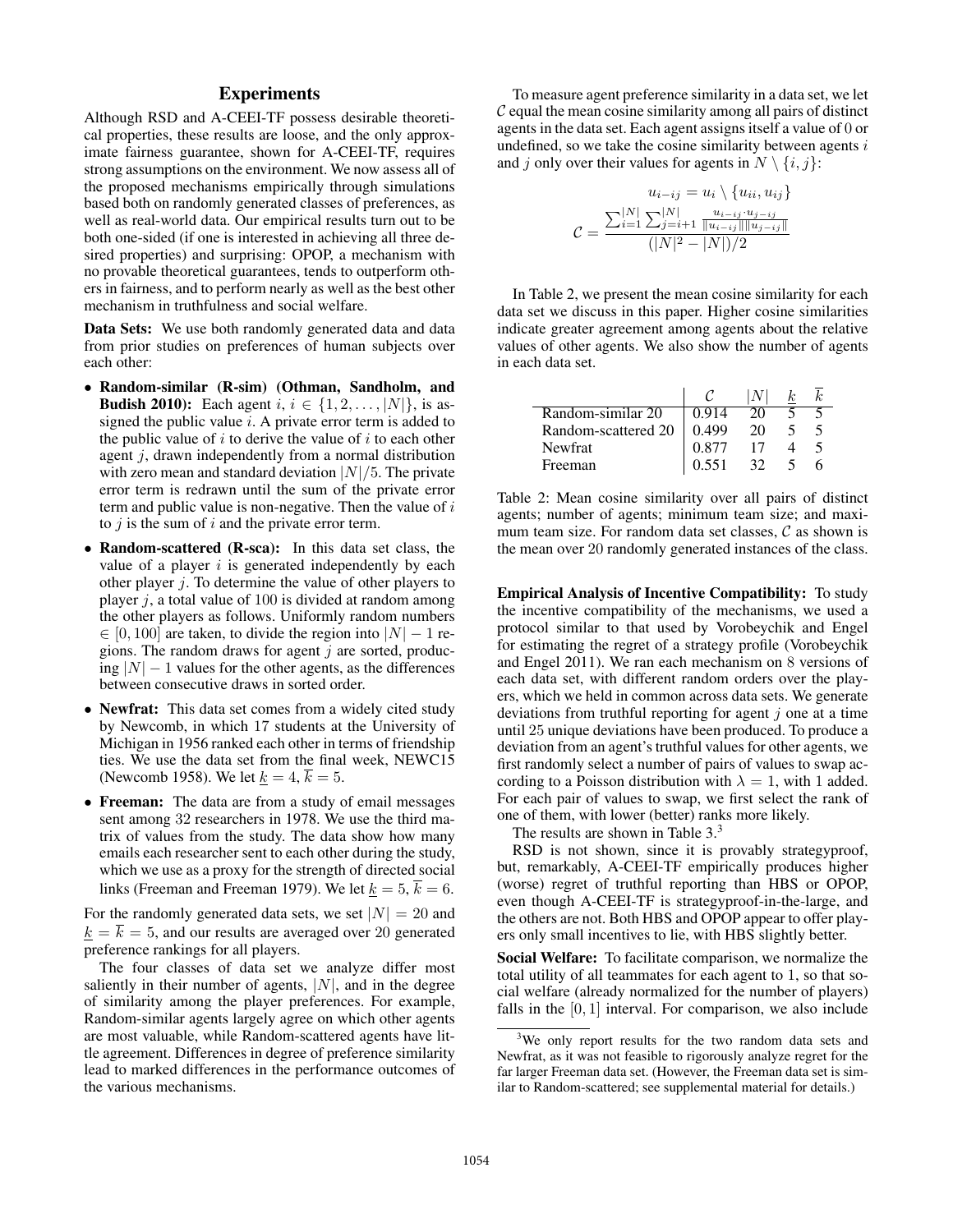|             | $R-sim.$        | R-sca.          | Newfrat       |
|-------------|-----------------|-----------------|---------------|
| <b>HBS</b>  | $0.02 \pm 0.02$ | $0.04 + 0.02$   | $0.03 + 0.02$ |
| <b>OPOP</b> | $0.07 + 0.02$   | $0.10 + 0.05$   | $0.06 + 0.02$ |
| A-CEEI-TF   | $0.19 + 0.04$   | $0.29 + 0.07$   | $0.19 + 0.03$ |
| Max-welfare | $0.20 \pm 0.03$ | $0.29 \pm 0.07$ | $0.22 + 0.03$ |

Table 3: Mean maximum observed regret of truthful reporting, with 95% confidence intervals.

optimal social welfare for both Random data sets, as well as Newfrat.<sup>4</sup>

The only related theoretical result is that RSD is ex post Pareto optimal; the other three mechanisms do not even possess this guarantee. This makes our results, shown in Tables 4 and 5, remarkable: on Random-similar and Newfrat data sets (both with preferences relatively similar across players), there is little difference in welfare generated by the different mechanisms, but on Random-scattered and Freeman data sets, OPOP statistically significantly outperforms the others.

|             | R-sim.           | R-sca.          |
|-------------|------------------|-----------------|
| <b>RSD</b>  | $0.22 \pm 0.004$ | $0.25 \pm 0.01$ |
| A-CEEL-TF   | $0.22 \pm 0.004$ | $0.25 \pm 0.01$ |
| <b>HBS</b>  | $0.22 \pm 0.004$ | $0.25 \pm 0.02$ |
| OPOP        | $0.22 \pm 0.003$ | $0.27 \pm 0.01$ |
| Max-welfare | $0.25 \pm 0.001$ | $0.35 \pm 0.01$ |

Table 4: Mean social welfare for the two Random data sets, with 95% confidence intervals.

|             | Newfrat         | Freeman         |
|-------------|-----------------|-----------------|
| <b>RSD</b>  | $0.23 \pm 0.01$ | $0.20 \pm 0.01$ |
| A-CEEI-TF   | $0.23 \pm 0.01$ | $0.19 \pm 0.01$ |
| <b>HBS</b>  | $0.22 \pm 0.05$ | $0.20 \pm 0.01$ |
| <b>OPOP</b> | $0.22 \pm 0.05$ | $0.24 \pm 0.02$ |
| Max-welfare | $0.27 \pm 0.00$ |                 |

Table 5: Mean social welfare for the Newfrat and Freeman data sets, with 95% confidence intervals.

Fairness: Fairness of an allocation (in our case, a partition of players) can be conceptually described as the relative utility of best- and worst-off agents. Formally, we measure fairness in the experiments as the fraction of agents whose envy is bounded by a single teammate (as defined above).

Our fairness results, shown in Tables 6 and 7 are unambiguous: RSD is always worse, typically by a significant margin, then the other mechanisms. This is intuitive, and is precisely the reason why alternatives to RSD are commonly considered. What is far more surprising is that A-CEEI-TF, in spite of some theoretical promise on the fairness front, and in spite of being explicitly designed for fairness, is in all but one case the *second worst*. While HBS and OPOP are comparable on the high-similarity data sets (Random-similar and

Newfrat), it *dominates* all others on the dissimilar data sets (Random-scattered and Freeman).

|             | $R-sim.$        | R-sca.                          |
|-------------|-----------------|---------------------------------|
| <b>RSD</b>  | $0.43 \pm 0.03$ | $0.59 \pm 0.05$                 |
| A-CEEI-TF   |                 | $0.66 \pm 0.05$ $0.62 \pm 0.05$ |
| <b>HBS</b>  | $0.71 \pm 0.04$ | $0.61 \pm 0.06$                 |
| <b>OPOP</b> | $0.70 \pm 0.06$ | $0.79 \pm 0.04$                 |

Table 6: Mean fraction of agents with envy bounded by a single teammate for the two Random data sets, with 95% confidence intervals.

|             | Newfrat                    | Freeman         |
|-------------|----------------------------|-----------------|
| <b>RSD</b>  | $\overline{0.36} \pm 0.02$ | $0.43 \pm 0.05$ |
| A-CEEI-TF   | $0.57 \pm 0.03$            | $0.55 \pm 0.05$ |
| <b>HBS</b>  | $0.67\pm0.05$              | $0.64 \pm 0.04$ |
| <b>OPOP</b> | $0.68 \pm 0.07$            | $0.78 \pm 0.05$ |

Table 7: Mean fraction of agents with envy bounded by a single teammate for the Newfrat and Freeman data sets, with 95% confidence intervals.

Next, we consider informal perspectives on the fairness of the various mechanisms. For mechanisms that use a random serial order over players, we can study typical outcomes for a player given its serial index. If players with lower (better) serial indexes receive drastically better outcomes than agents with higher (worse) indexes, such a mechanism is not very fair. In Figure 1 (left), we plot a smoothed version of the mean fraction of total utility achieved by agents at each random serial index from 0 to 19, for the mechanisms RSD, HBS draft, OPOP draft, and A-CEEI-TF. Results are based on 20 instances of Random-scattered preferences, held in common across the mechanisms, with different serial orders over the players. From this Figure, it is apparent that random serial dictatorship gives far better outcomes to the bestranked agents than to any others. Surprisingly, A-CEEI-TF follows a similar pattern in this case, although we did observe that for some other game types (not shown), A-CEEI-TF's curve gives better outcomes to low-ranked agents than RSD. In the HBS draft, a "shelf" of high utility for the several best-ranked agents is typical, as all of the team captains receive similarly high utility, with a steep drop-off in utility for non-captain agents. In the OPOP draft, in contrast to all others, the utility curve is far more flat across random serial indexes: even the agents with high (bad) serial indexes achieve moderately good outcomes for themselves.

Some mechanisms for team formation tend to give better outcomes to an agent that is "popular," having a high mean value to the other agents. For example, random serial dictatorship biases outcomes in favor of popular players, because even if a popular player is not a team captain, it is likely that this player will be selected by some team captain along with other desirable players. An unpopular player, however, will likely be left until near the final iteration of RSD, to be selected along with other unpopular players. Therefore,

<sup>&</sup>lt;sup>4</sup>It was infeasible to compute this for the Freeman data set due to its size.